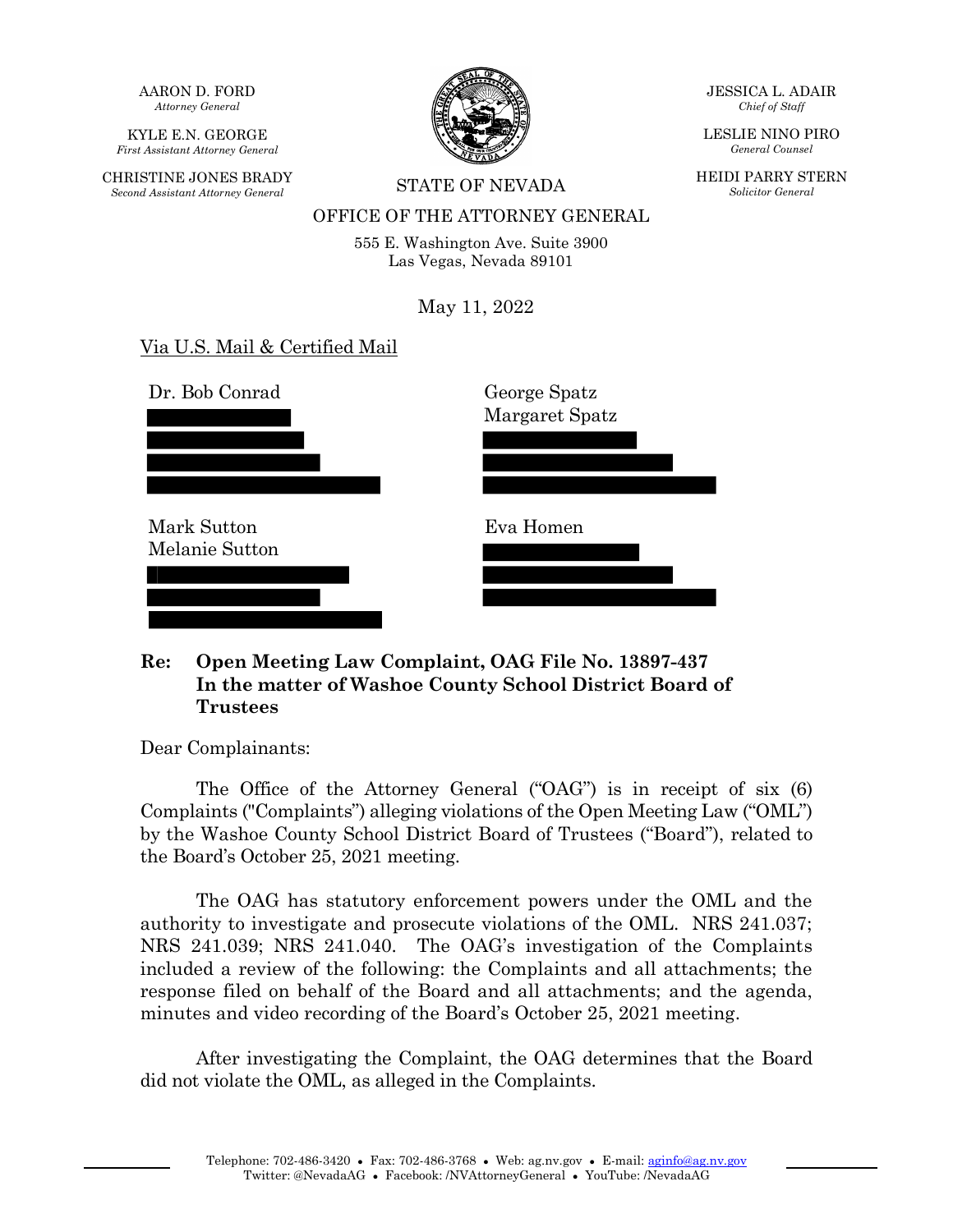#### **FACTUAL BACKGROUND**

The Board held a special meeting on October 25, 2021. The meeting was located at the boardroom in the District's Administration Building at 425 East Ninth Street, Reno, Nevada 89520. The Board also provided an overflow room for use by members of the public to observe and participate in the meeting, provided stereo speakers to broadcast the meeting to members of the public choosing to remain outside the Administration Building, livestreamed the meetings on the Internet and accepted public comments via email in addition to in person.

Three days prior to the meeting, the Board received guidance from the Chief of Police that the Board continue to use the Administration Building for its meetings for security and safety concerns. His stated his guidance was in response to the level of tension at recent meetings and members of the audience becoming confrontational with staff members and other members of the audience.

At the start of the meeting, the boardroom and overflow room were both full with over a dozen people gathering in the lobby of the building and more outside in the parking lot. Members of the public were permitted to connect to the District's Wi-Fi and Board staff made efforts to assist the public in connecting to the live stream of the meeting. An hour and a half into the meeting, there were available seats in the overflow room that members of the public chose not to occupy.

The agenda for the Board's October 25, 2021 meeting listed the following description for agenda item 2.01:

DISCUSSION AND POSSIBLE ACTION TO CORRECT A POTENTIAL VIOLATION OF THE OPEN MEETING LAW (OML) PURSUANT TO NEVADA REVISED STATUTE (NRS) 241.0365 FOR CONSIDERING THE CHARACTER, ALLEGED MISCONDUCT, AND/OR THE PROFESSIONAL COMPETENCE OF THE DISTRICT'S CHIEF GENERAL COUNSEL, NEIL A. ROMBARDO, REGARDING WHETHER THE CHIEF GENERAL COUNSEL KNEW OF THE RESIDENCY OF A FORMER TRUSTEE AS ALLEGED DURING BOARD REPORTS AT THE SEPTEMBER 28, 2021 MEETING WITHOUT PROVIDING NOTICE PURSUANT TO NRS 241.033; AND/OR CORRECT A POTENTIAL VIOLATION OF THE OML FOR POSSIBLY DELIBERATING THE ISSUE OF A FORMER TRUSTEE'S RESIDENCE WITHOUT PLACING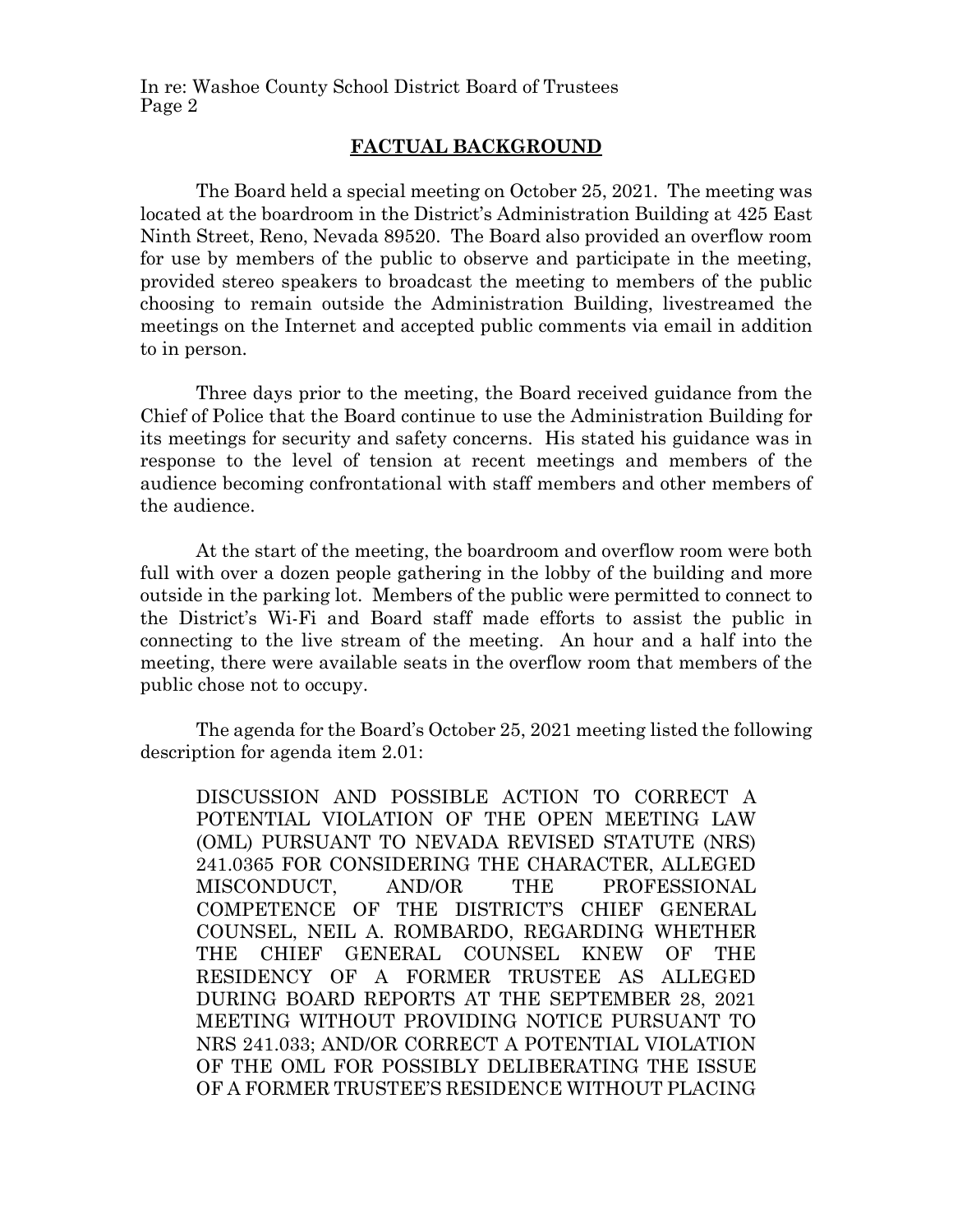> THE ITEM ON THE AGENDA PURSUANT TO NRS 241.020(3)(d); THE BOARD INTENDS TO TAKE ACTION TO CORRECT THESE POTENTIAL OML VIOLATIONS BY: 1) ACCEPTING THE FINDINGS OF THE GUNDERSON LAW FIRM INDEPENDENT INVESTIGATION REGARDING KNOWLEDGE OF A FORMER TRUSTEE'S CHANGE IN RESIDENCE; AND 2) REMOVING BOARD REPORTS FROM BOARD OF TRUSTEES' FUTURE AGENDAS AS RECOMMENDED IN THE OPEN MEETING LAW MANUAL FROM THE NEVADA ATTORNEY GENERAL'S OFFICE PURSUANT TO NRS 241.033, THE BOARD MAY CONSIDER THE CHARACTER, ALLEGED MISCONDUCT AND/OR PROFESSIONAL COMPETENCE OF CHIEF GENERAL COUNSEL, NEIL A. ROMBARDO, BOARD PRESIDENT ANGELA D. TAYLOR AND/OR TRUSTEE JEFFREY CHURCH (FOR POSSIBLE ACTION)

The report from the Gunderson Law Firm referred to in the agenda item ("Gunderson Report") was distributed to trustees and the public, as well as posted to the internet, at the time the agenda item was called. A 45-minute recess was taken after distribution of the report, but prior to discussion of the agenda item. After introducing the item, Board Counsel gave a brief summary of the discussion that had occurred during the Board's September 28, 2021 meeting. The Board then received and discussed a presentation from the Gunderson Law Firm regarding the report, received an hour of public comment on the item and voted to accept the report. The Board further voted not to remove "Board Reports" as a standing agenda item.

The Complaints allege: (1) the venue for the October 25 meeting was too small to accommodate anticipated attendance, (2) Agenda Item 2.01 was not a clear and complete statement of the topics scheduled to be considered, and (3) the Board failed to give copies of the Gunderson Report as supporting material for the meeting upon request.

## **LEGAL ANALYSIS**

The Washoe County School District Board of Trustees is a "public body" as defined in NRS 241.015(4), and therefore, the Board is subject to the OML.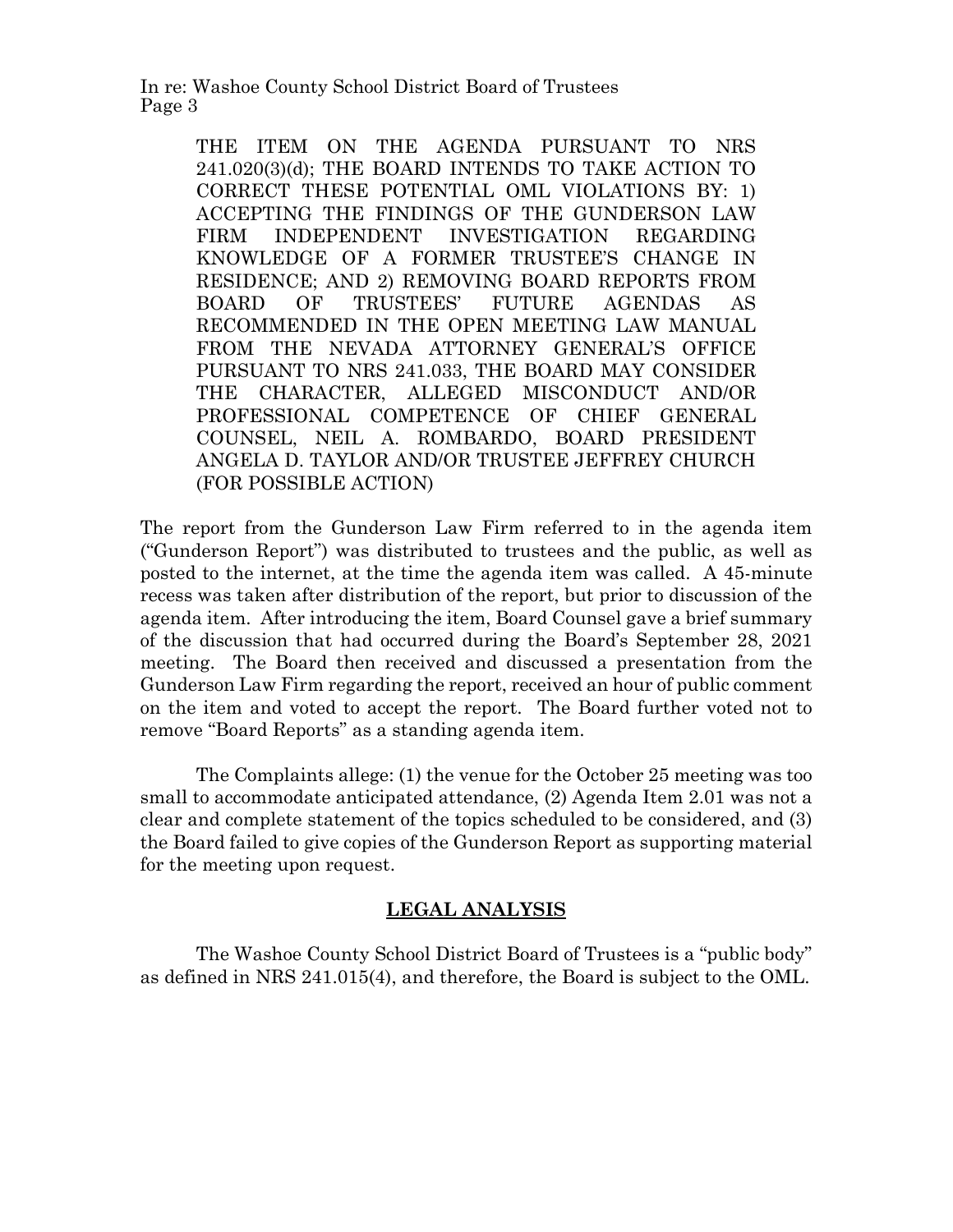### **A. The Board did not violate the OML's minimum requirements for facility size at its October 25 meeting.**

The OML requires that reasonable efforts be made to "ensure the facilities for meetings are large enough to accommodate the anticipated number of attendees". NRS 241.020(2). No violation will occur if a member of the public is not permitted to attend a public meeting because the facilities for the meeting have reached maximum capacity if reasonable efforts were taken to accommodate the anticipated number of attendees. *Id*. Further, the OML does not require a public body to incur any costs to secure a facility outside the control or jurisdiction of the public body. *Id.* The OAG recently opined that the Board did not violate the OML by moving its meetings from school grounds to the boardroom in the District's Administration Building earlier in the year. *In re: Washoe County School District*, OMLO 13897-426 (Apr. 18, 2022).

Reasonableness is determined by examining the facts and circumstances of each meeting. Prior to the meeting at issue, the Board consulted with its Chief of Police regarding the choice of venue and safety concerns. The Board made significant efforts to allow public to view the meeting and make public comment. Board staff notified attendees when seats opened up in the boardroom or over flow room so that additional people might enter. The OAG does not find a violation of the OML in this instance. However, due to capacity problems being a continued issue for the Board's meetings, the OAG encourages the Board to consider other times and locations within its control or jurisdiction for future meetings.

# **B. Agenda Item 2.01 gave notice of the topics scheduled to be considered at the meeting.**

One of the Complaints alleges that Agenda Item 2.01 failed to meet the clear and complete requirement in the OML as it generated considerable confusion from trustees and the public as to what they were permitted to do under the item. Under the OML, an agenda of a public body must include "a clear and complete statement of the topics scheduled to the considered during the meeting." NRS  $241.020(3)(d)(1)$ . The clear and complete requirement of the OML stems from the Legislature's belief that "'incomplete and poorly written agendas deprive citizens of their right to take part in government' and interferes with the press' ability to report the actions of government." *Sandoval v. Board of Regents of Univ.*, 119 Nev. 148, 154 (2003). The OML "seeks to give the public clear notice of the topics to be discussed at public meetings so that the public can attend a meeting when an issue of interest will be discussed." *Id.* at 155. Further, a higher degree of specificity is needed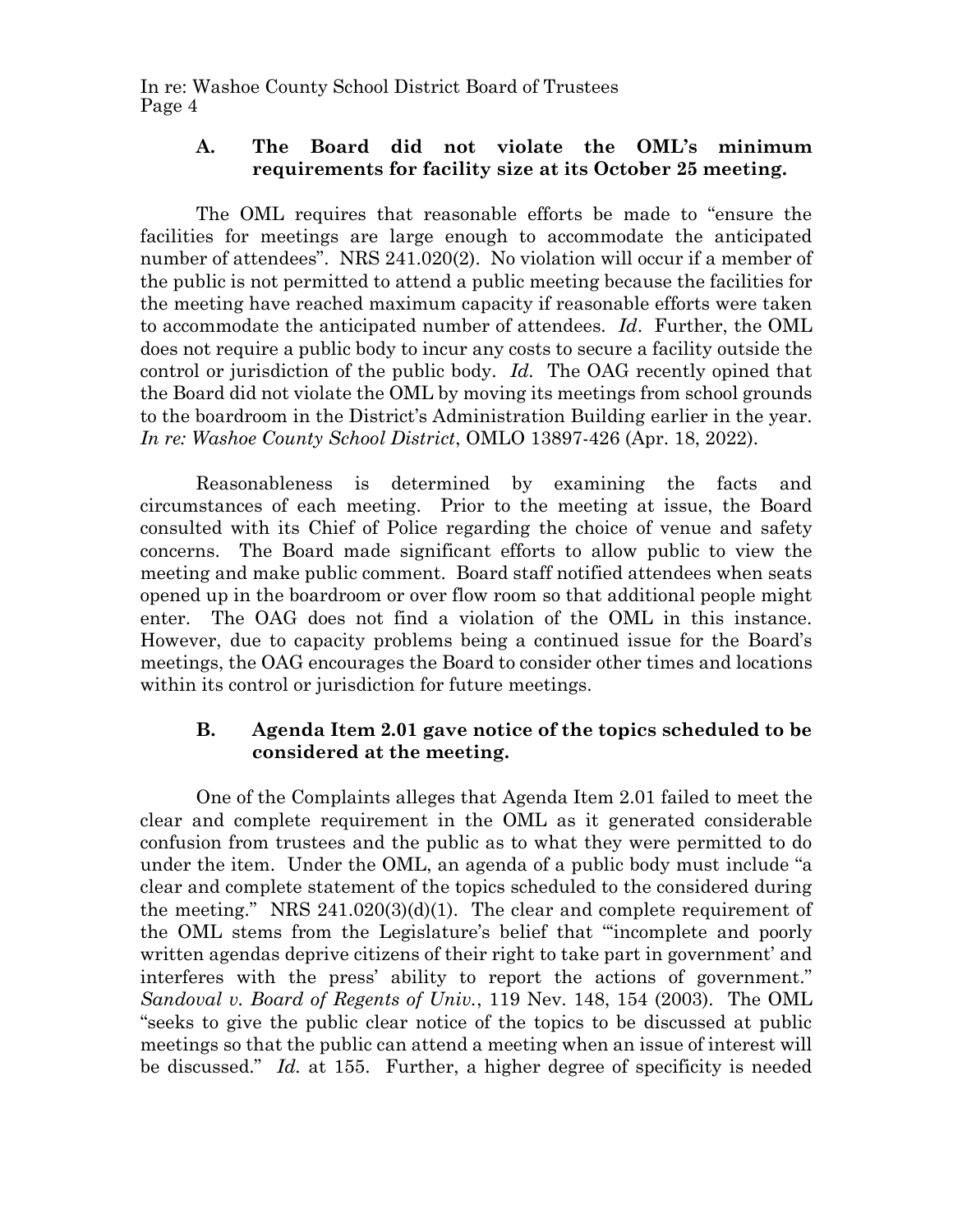when the subject to the debated is of special or significant interest to the public. *Id.*

Here, the OAG first finds this matter to be of special or significant interest to the public, which triggers the requirement that the agenda provide a higher degree of specificity under *Sandoval*. The agenda item gave notice that the Board would discuss and possibly take action regarding: (1) a report from the Gunderson Law Firm, and (2) whether to keep "Board Reports" as a standing agenda item. The item further gave notice that the Board would discuss its potentially violating the OML at a prior meeting and the character, alleged misconduct and/or professional competence of the Board President, General Counsel and one of its Trustees. During the meeting at issue, the Board received a presentation on the report listed and then discussed at length the other issues noted in the agenda item. There was significant attendance and comments from the public regarding the item, indicating that interested public knew what was to be discussed.

Complainant alleges that because the specific potential OML violation is not listed and there was confusion as to what exact action and/or motion the Board would make, the item violated the law. The purpose of the clear and complete requirement is to give notice to the public so that they may determine if they want to attend and participate in a meeting. This goal was accomplished here. The public was on notice that the Board would discuss and possibly take action regarding their potential OML violation, the Gunderson Report, the Board Reports standing agenda item and the character of three people related to this issue. The Board's discussion did not extend beyond these topics to an OML violation.

# **C. The Board did not violate the OML by waiting to distribute the Gunderson Report until the meeting started.**

One of the Complaints alleges that the Board refused to include the Gunderson Report in its supporting material for the meeting and to provide it upon request. The OML requires supporting material to be provided to members of the public upon request. NRS 241.020(7)(c). Supporting material is required to be available to members of the public at the same time as it is provided to members of the public body. NRS 241.020(8).

Complainant requested a copy of the report prior to the meeting and was refused. It is undisputed that the Gunderson Report was not provided to the Board members until Agenda Item 2.01 was called, during the meeting. Indeed, members of the Board protested that they had not been given an opportunity to review the report ahead of time. Thus, the Board was not